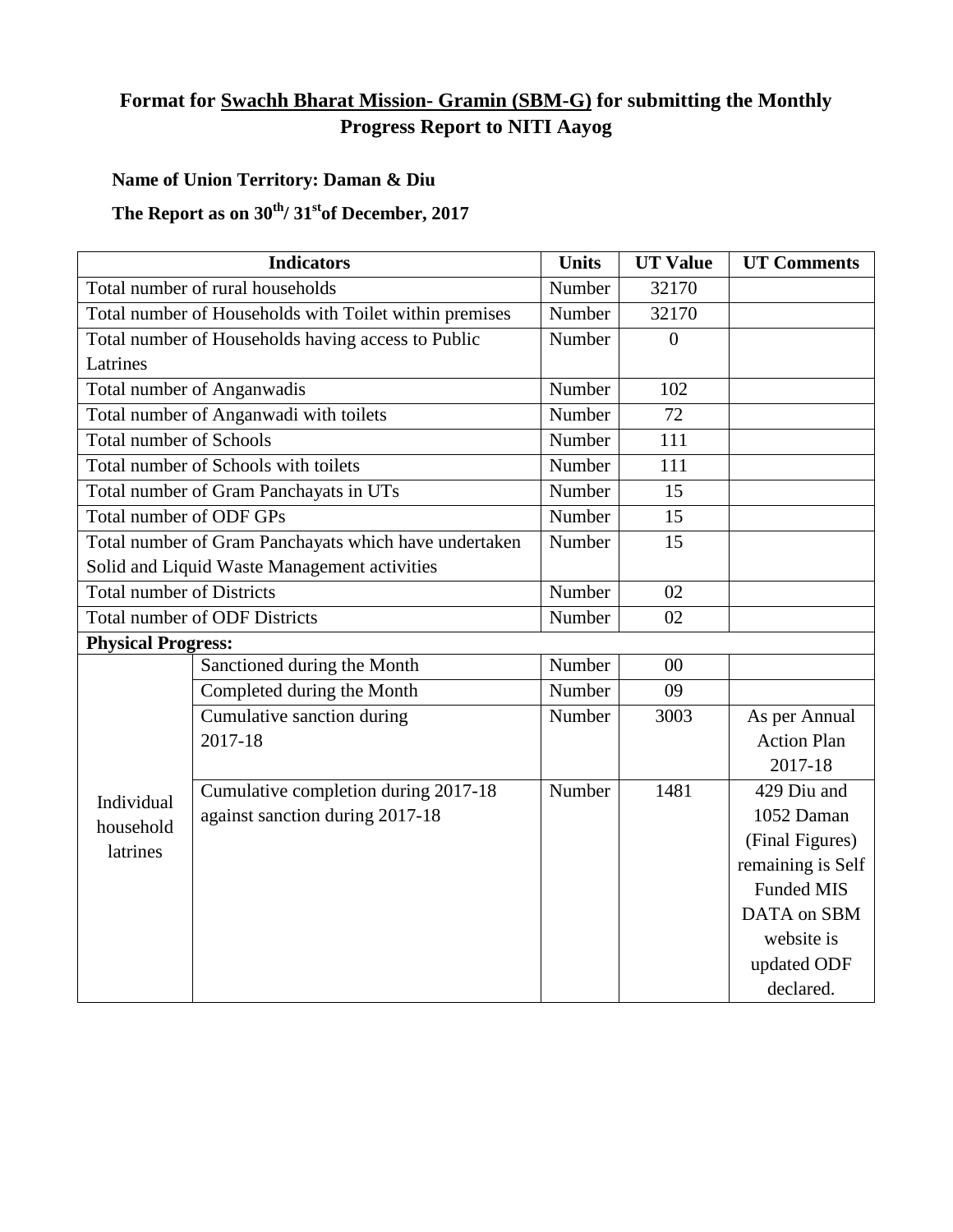|                                                                                     | Sanctioned during the Month          | Number | $\overline{0}$    |                         |  |  |  |
|-------------------------------------------------------------------------------------|--------------------------------------|--------|-------------------|-------------------------|--|--|--|
| Community<br>Sanitary                                                               | Completed during the Month           | Number | $\boldsymbol{0}$  |                         |  |  |  |
|                                                                                     | Cumulative sanction during           | Number | $\overline{0}$    |                         |  |  |  |
| Complex                                                                             | 2017-18                              |        |                   |                         |  |  |  |
|                                                                                     | Cumulative completion during 2017-18 | Number | $\overline{0}$    |                         |  |  |  |
|                                                                                     | against sanction during 2017-18      |        |                   |                         |  |  |  |
|                                                                                     | Sanctioned during the Month          | Number | $\overline{0}$    |                         |  |  |  |
| School with                                                                         | Completed during the Month           | Number | $\boldsymbol{0}$  |                         |  |  |  |
|                                                                                     | Cumulative sanction during           | Number | $\overline{0}$    |                         |  |  |  |
| Toilet                                                                              | 2017-18                              |        |                   |                         |  |  |  |
|                                                                                     | Cumulative completion during 2017-18 | Number | $\overline{0}$    |                         |  |  |  |
|                                                                                     | against sanction during 2017-18      |        |                   |                         |  |  |  |
|                                                                                     | Sanctioned during the Month          | Number | $\overline{0}$    | Activities being        |  |  |  |
|                                                                                     |                                      |        |                   | considered under        |  |  |  |
|                                                                                     |                                      |        |                   | <b>CSR</b>              |  |  |  |
| Anganwadi                                                                           | Completed during the Month           | Number | $\overline{0}$    |                         |  |  |  |
| with Toilets                                                                        | Cumulative sanction during           | Number | $\overline{0}$    |                         |  |  |  |
|                                                                                     | 2017-18                              |        |                   |                         |  |  |  |
|                                                                                     | Cumulative completion during 2017-18 | Number | $\overline{0}$    | 28 (CSR FUNDED)         |  |  |  |
|                                                                                     | against sanction during 2017-18      |        |                   |                         |  |  |  |
| Solid and                                                                           | Sanctioned during the Month          | Number | <b>NA</b>         | The Agency/ Village     |  |  |  |
| Liquid                                                                              | Completed during the Month           | Number | <b>NA</b>         | Panchayat concerned     |  |  |  |
| Waste                                                                               | Cumulative sanction during           | Number | NA                | is collecting Solid     |  |  |  |
| Management                                                                          | 2017-18                              |        |                   | <b>Waste from Rural</b> |  |  |  |
| activities in                                                                       | Cumulative completion during 2017-18 | Number | <b>NA</b>         | Areas on day to day     |  |  |  |
| Gram                                                                                | against sanction during 2017-18      |        |                   | basis.                  |  |  |  |
| Panchayat                                                                           |                                      |        |                   |                         |  |  |  |
| <b>Financial Progress:</b>                                                          |                                      |        |                   |                         |  |  |  |
| Opening Balance as on 1 <sup>st</sup> of the month (In Lakh)                        |                                      | Number | 4.6               | 100.00 lacs was         |  |  |  |
|                                                                                     |                                      |        |                   | released in FY 2017-    |  |  |  |
|                                                                                     |                                      |        |                   | 18 of which 95.4 lacs   |  |  |  |
|                                                                                     |                                      |        | has been utilized |                         |  |  |  |
| Release during the month (In Lakh)                                                  |                                      | Number | 0.00              | 100.00 lacs             |  |  |  |
|                                                                                     |                                      |        |                   | sanctioned but yet to   |  |  |  |
|                                                                                     |                                      |        |                   | release                 |  |  |  |
| Expenditure during the month (In Lakh)                                              |                                      | Number | 0.00              |                         |  |  |  |
| Percentage expenditure                                                              |                                      | $\%$   | 95.4%             | As per ofreleased last  |  |  |  |
|                                                                                     |                                      |        |                   | year                    |  |  |  |
| Unspent Balance at the end of the month (In Lakh)                                   |                                      | Number | 4.6               |                         |  |  |  |
| Remarks, if any:                                                                    |                                      |        |                   |                         |  |  |  |
| Funds sanctioned 100.00 lakhs during 2017-18 has not been released by the Ministry. |                                      |        |                   |                         |  |  |  |